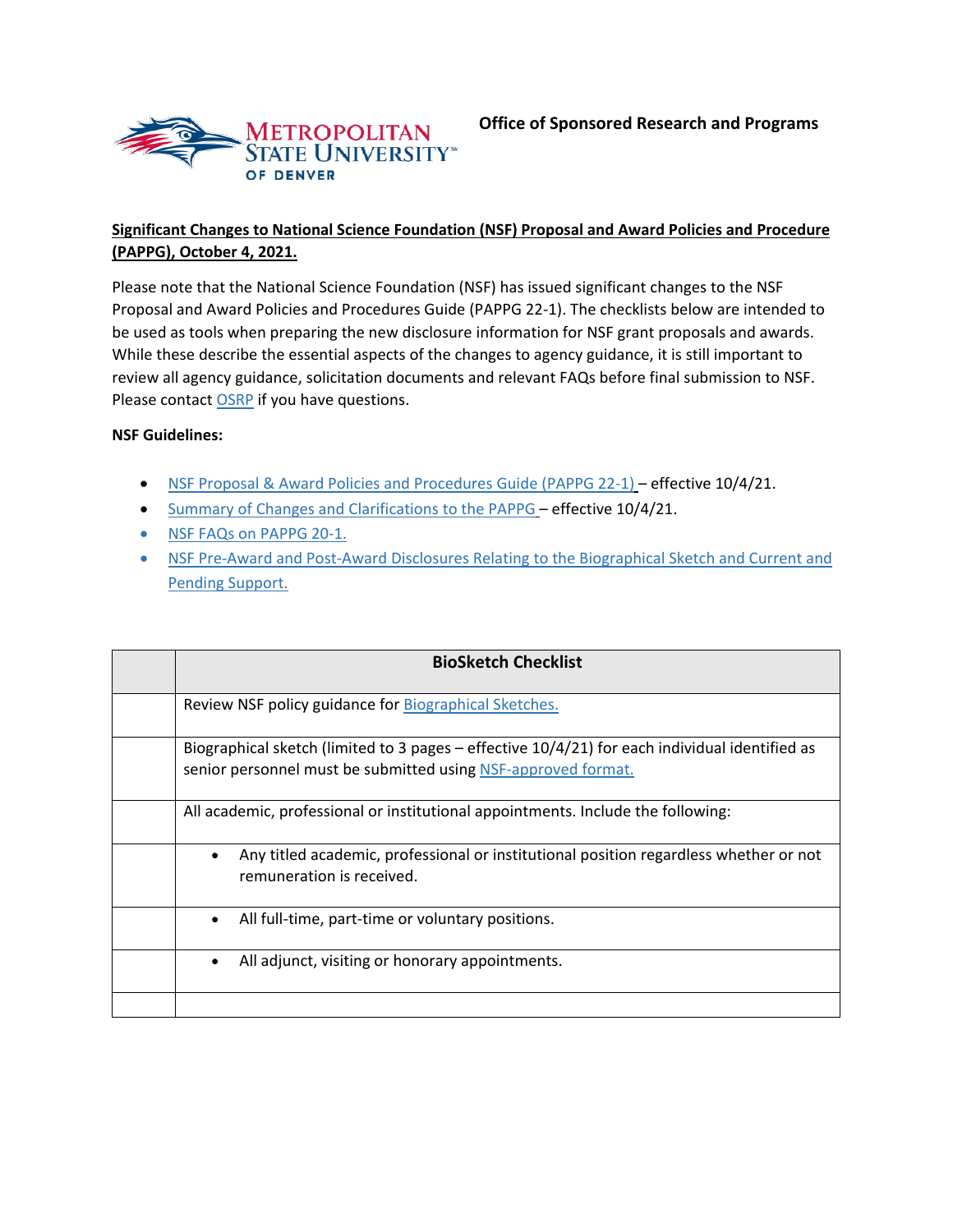|                                                                             | <b>Current and Pending Support Checklist</b>                                                                                                              |  |  |  |
|-----------------------------------------------------------------------------|-----------------------------------------------------------------------------------------------------------------------------------------------------------|--|--|--|
|                                                                             | Review NSF policy guidance for Current and Pending Support.                                                                                               |  |  |  |
|                                                                             | Review NSF <b>FAQs</b> on Current and Pending Support.                                                                                                    |  |  |  |
|                                                                             | Current and pending support for each individual identified as senior personnel must be                                                                    |  |  |  |
|                                                                             | submitted using an NSF-approved format, in <b>SciENcy</b> or NSF fillable PDF.                                                                            |  |  |  |
|                                                                             | Provide information on objectives and overlap with other projects, to help NSF and                                                                        |  |  |  |
|                                                                             | reviewers assess overlap/duplication. (effective 10/4/21).                                                                                                |  |  |  |
| All items to be included in a Current and Pending Support Document include: |                                                                                                                                                           |  |  |  |
| $\bullet$                                                                   | Current and pending grants, contracts and cooperative agreements requested by or                                                                          |  |  |  |
|                                                                             | issued to MSU Denver, made available to the PI, and related to the PI's research.                                                                         |  |  |  |
| $\bullet$                                                                   | Current and pending grants, contracts and cooperative agreements requested by or                                                                          |  |  |  |
|                                                                             | issued to an entity other than MSU Denver, made available to the PI, and related to                                                                       |  |  |  |
|                                                                             | the PI's research.                                                                                                                                        |  |  |  |
| $\bullet$                                                                   | All resources made available to an individual in support of and/or related to her/his<br>research efforts regardless of whether they have monetary value. |  |  |  |
|                                                                             |                                                                                                                                                           |  |  |  |
| ٠                                                                           | Subawards from domestic or foreign entities.<br>In-kind contributions, such as office/laboratory space, equipment, supplies,                              |  |  |  |
| $\bullet$                                                                   | employees, students intended for use on the project/ proposal being proposed.                                                                             |  |  |  |
| $\bullet$                                                                   | In-kind contributions NOT intended for use of the project/ proposal, but that have an                                                                     |  |  |  |
|                                                                             | associated time commitment, also must be reported.                                                                                                        |  |  |  |
| ٠                                                                           | Resources received through MSU Denver or any other institution.                                                                                           |  |  |  |
| ٠                                                                           | Resources received directly by individual.                                                                                                                |  |  |  |
| ٠                                                                           | Disclose consulting agreements if it involves research.                                                                                                   |  |  |  |
| $\bullet$                                                                   | Report start-ups received from other institutions (e.g. external start-up packages).                                                                      |  |  |  |
| ٠                                                                           | Report lab space in a foreign country.                                                                                                                    |  |  |  |
| ٠                                                                           | Report material or data provided by a 3rd party for use in your research.                                                                                 |  |  |  |
| $\bullet$                                                                   | Activities that happen outside the "home institution" appointment (ex: summer                                                                             |  |  |  |
|                                                                             | months for 9-month faculty).                                                                                                                              |  |  |  |
| $\bullet$                                                                   | Third party provides access to individuals such as a technician and they are being                                                                        |  |  |  |
|                                                                             | used to work on the PI's research needs to be reported.                                                                                                   |  |  |  |
|                                                                             | Items NOT REQUIRED to be included on a Current and Pending Support Document include:                                                                      |  |  |  |
| $\bullet$                                                                   | Gifts - no associated time commitment.                                                                                                                    |  |  |  |
| ٠                                                                           | Prizes, endowments.                                                                                                                                       |  |  |  |
| ٠                                                                           | In-kind contributions not intended for use on the project/proposal being submitted                                                                        |  |  |  |
|                                                                             | to NSF and that have no associated time commitment.                                                                                                       |  |  |  |
| $\bullet$                                                                   | Start-up packages from MSU Denver.                                                                                                                        |  |  |  |
| ٠                                                                           | Mentoring activities that are a part of the PIs regular appointment at MSU Denver.                                                                        |  |  |  |
| $\bullet$                                                                   | Independent research endeavors of individuals in the PI's lab.                                                                                            |  |  |  |
| ٠                                                                           | Graduate students personally funded on fellowships by foundations.                                                                                        |  |  |  |
| ٠                                                                           | Consulting or professional services where no research is performed.                                                                                       |  |  |  |
| $\bullet$                                                                   | Faculty academic year salary.                                                                                                                             |  |  |  |
| ٠                                                                           | Peer teaching.                                                                                                                                            |  |  |  |
| $\bullet$                                                                   | One-time travel to present at a conference at an international organization.                                                                              |  |  |  |